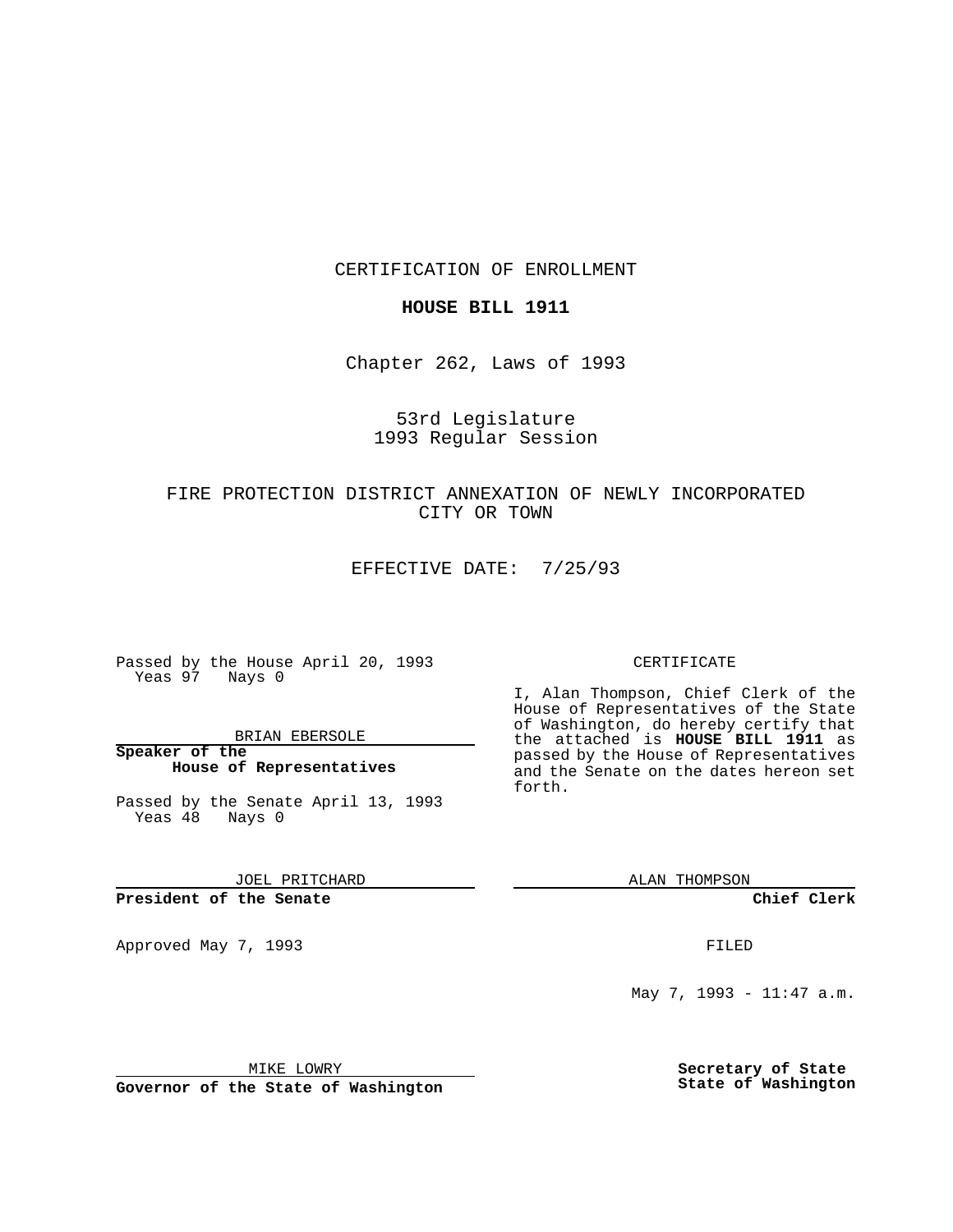## **HOUSE BILL 1911** \_\_\_\_\_\_\_\_\_\_\_\_\_\_\_\_\_\_\_\_\_\_\_\_\_\_\_\_\_\_\_\_\_\_\_\_\_\_\_\_\_\_\_\_\_\_\_

\_\_\_\_\_\_\_\_\_\_\_\_\_\_\_\_\_\_\_\_\_\_\_\_\_\_\_\_\_\_\_\_\_\_\_\_\_\_\_\_\_\_\_\_\_\_\_

### AS AMENDED BY THE SENATE

Passed Legislature - 1993 Regular Session

**State of Washington 53rd Legislature 1993 Regular Session By** Representatives Zellinsky, Reams and H. Myers

Read first time 02/15/93. Referred to Committee on Local Government.

 AN ACT Relating to the location of fire protection districts in newly incorporated cities and towns; amending RCW 52.08.025, 35.02.190, and 35.02.205; and adding a new section to chapter 52.04 RCW.

BE IT ENACTED BY THE LEGISLATURE OF THE STATE OF WASHINGTON:

 NEW SECTION. **Sec. 1.** A new section is added to chapter 52.04 RCW to read as follows:

 If the area of a newly incorporated city or town is located in one or more fire protection districts, the city or town is deemed to have been annexed by the fire protection district or districts effective immediately on the city's or town's official date of incorporation, unless the city or town council adopts a resolution during the interim transition period precluding the annexation of the newly incorporated city or town by the fire protection district or districts. The newly incorporated city or town shall remain annexed to the fire protection district or districts for the remainder of the year of the city's or town's official date of incorporation, or through the following year if such extension is approved by resolution adopted by the city or town council and by the board or boards of fire commissioners, and shall be withdrawn from the fire protection district or districts at the end of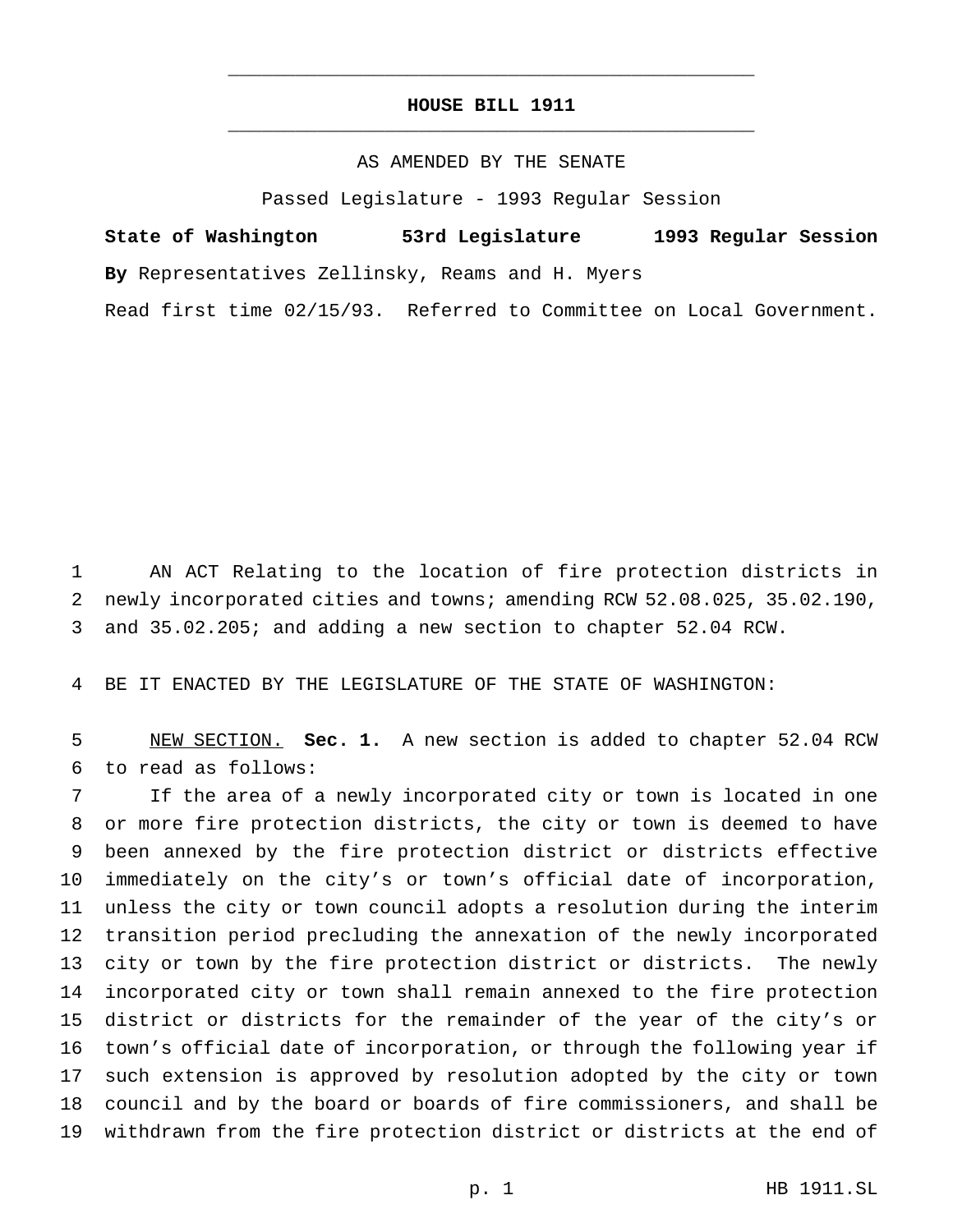this period, unless a ballot proposition is adopted by the voters pursuant to RCW 52.04.071 providing for annexation of the city or town to a fire protection district.

 If the city or town is withdrawn from the fire protection district or districts, the maximum rate of the first property tax levy that is imposed by the city or town after the withdrawal is calculated as if the city or town never had been annexed by the fire protection district or districts.

 **Sec. 2.** RCW 52.08.025 and 1986 c 234 s 35 are each amended to read as follows:

 Effective January 1, 1960, every city or town, or portion thereof, which is situated within the boundaries of a fire protection district shall become automatically removed from such fire protection district, and no fire protection district shall thereafter include any city or town, or portion thereof, within its boundaries except as provided for 16 in RCW 52.02.020, 52.04.061, 52.04.071, 52.04.081, ((and)) 52.04.101, and section 1 of this act.

 However, if the area which incorporates or is annexed includes all of a fire protection district, the fire protection district, for purposes of imposing regular property taxes, shall continue in 21 existence:  $(1)(a)$  Until the first day of January in the year in which the initial property tax collections of the newly incorporated city or 23 town will be made, if a resolution is adopted under section 1 of this 24 act precluding annexation of the city or town to the district; (b) until the city or town is withdrawn from the fire protection district, 26 if no such resolution is adopted and no ballot proposition under section 1 of this act is approved; or (c) indefinitely, if such a 28 ballot proposition is approved; or (2) until the first day of January in the year the annexing city or town will collect its property taxes imposed on the newly annexed area. The members of the city or town council or commission shall act as the board of commissioners to impose, receive, and expend these property taxes.

 **Sec. 3.** RCW 35.02.190 and 1989 c 76 s 2 are each amended to read as follows:

 If a portion of a fire protection district including at least sixty percent of the assessed valuation of the real property of the district is annexed to or incorporated into a city or town, ownership of all of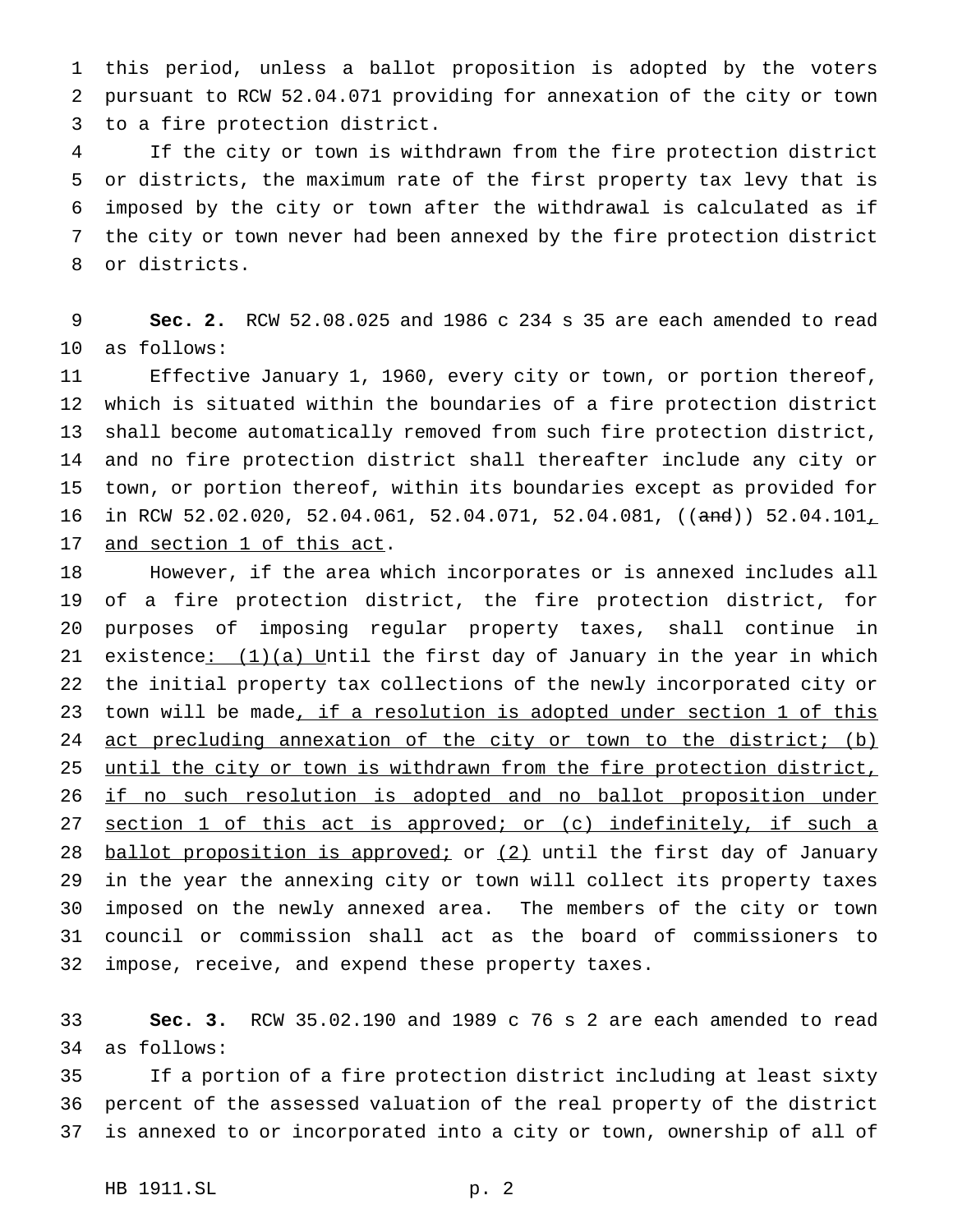the assets of the district shall be vested in the city or town, or, if the city or town has been annexed by another fire protection district, in the other fire protection district, upon payment in cash, properties or contracts for fire protection services to the district within one year of the date on which the city or town withdraws from the fire protection district pursuant to section 1 of this act, of a percentage of the value of said assets equal to the percentage of the value of the real property in entire district remaining outside the incorporated or annexed area. The fire protection district may elect, by a vote of a majority of the persons residing outside the annexed or incorporated area who vote on the proposition, to require the annexing or incorporating city or town or fire protection district to assume responsibility for the provision of fire protection, and for the operation and maintenance of the district's property, facilities, and equipment throughout the district and to pay the city or town or fire protection district a reasonable fee for such fire protection, 17 operation, and maintenance. When at least sixty percent, but less than 18 <u>one hundred percent, valuation of the real estate of a district is</u> 19 annexed to or incorporated into a city or town, a proportionate share of the liabilities of the district at the time of such annexation or incorporation, equal to the percentage of the total assessed valuation 22 of the real estate of the district that has been annexed or 23 incorporated, shall be transferred to the annexing or incorporating 24 city or town.

 If all of a fire protection district is included in an area that incorporates as a city or town or is annexed to a city or town or fire protection district, all of the assets and liabilities of the fire protection district shall be transferred to the newly incorporated city 29 or town ((upon its official date of incorporation)) on the date on which the fire protection district ceases to provide fire protection 31 services pursuant to section 1 of this act or to the city or town or fire protection district upon the annexation.

 **Sec. 4.** RCW 35.02.205 and 1989 c 267 s 3 are each amended to read as follows:

 (1) A distribution of assets from the fire protection district to the city or town shall occur as provided in this section upon the 37 annexation or, in the case of an incorporation, on the date on which 38 the city or town withdraws from the fire protection district pursuant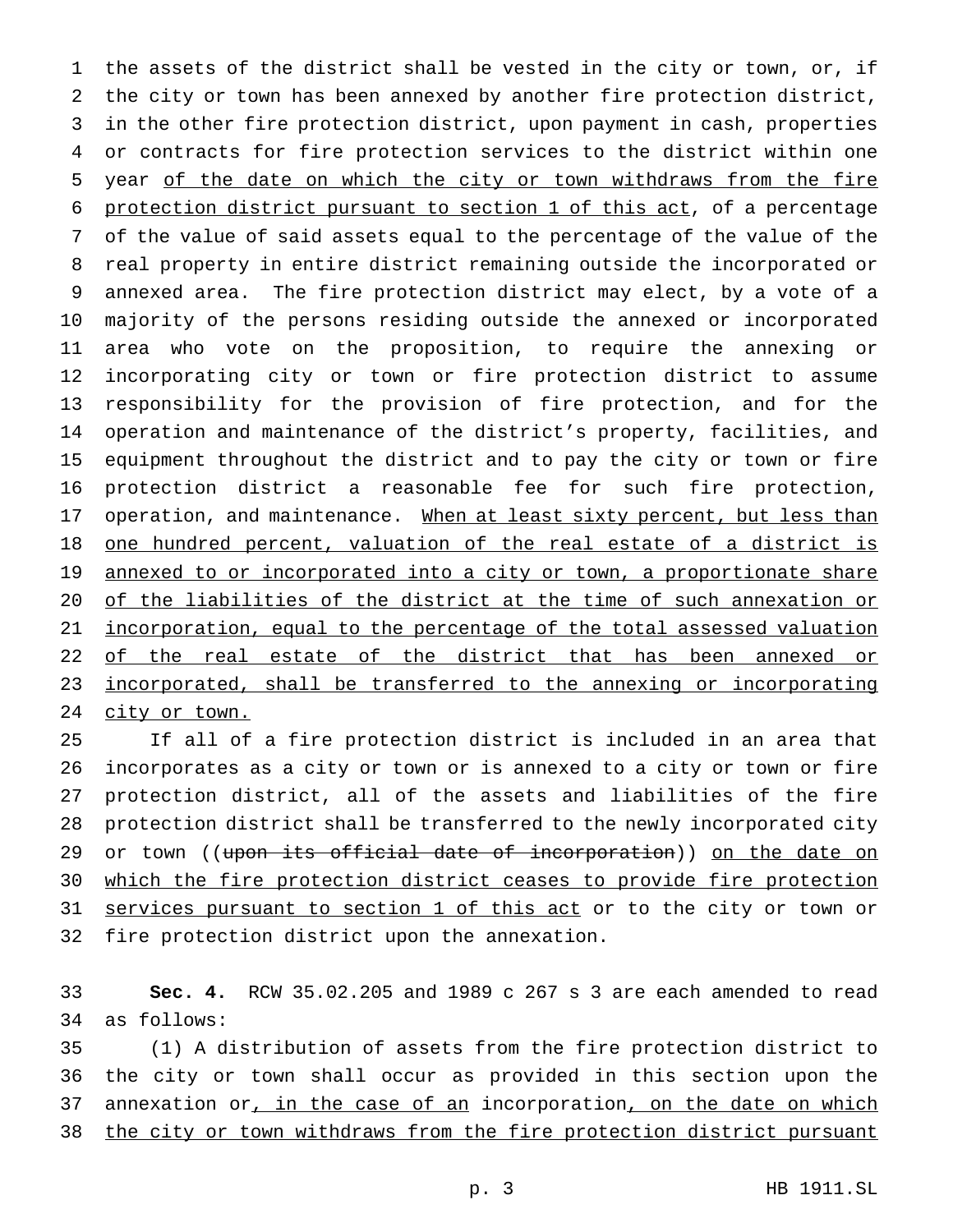1 to section 1 of this act, of an area by the city or town that constitutes less than five percent of the area of the fire protection district upon the adoption of a resolution by the city or town finding that the annexation or incorporation will impose a significant increase in the fire suppression responsibilities of the city or town with a corresponding reduction in fire suppression responsibilities by the fire protection district. Such a resolution must be adopted within sixty days of the effective date of the annexation, or within sixty days of the official date of incorporation of the city. If the fire protection district does not concur in the finding within sixty days of when a copy of the resolution is submitted to the board of commissioners, arbitration shall proceed under subsection (3) of this section over this issue.

 (2) An agreement on the distribution of assets from the fire protection district to the city or town shall be entered into by the city or town and the fire protection district within ninety days of the concurrence by the fire protection district under subsection (1) of this section, or within ninety days of a decision by the arbitrators under subsection (3) of this section that a significant increase in the fire protection responsibilities will be imposed upon the city or town as a result of the incorporation or annexation. A distribution shall be based upon the extent of the increased fire suppression responsibilities with a corresponding reduction in fire suppression responsibilities by the fire protection district, and shall consider the impact of any debt obligation that may exist on the property that is so annexed or incorporated. If an agreement is not entered into after this ninety-day period, arbitration shall proceed under subsection (3) of this section concerning this issue unless both parties have agreed to an extension of this period.

 (3) Arbitration shall proceed under this subsection over the issue of whether a significant increase in the fire protection responsibilities will be imposed upon the city or town as a result of the annexation or incorporation with a corresponding reduction in fire suppression responsibilities by the fire protection district, or over the distribution of assets from the fire protection district to the city or town if such a significant increase in fire protection responsibilities will be imposed. A board of arbitrators shall be established for an arbitration that is required under this section. The board of arbitrators shall consist of three persons, one of whom is